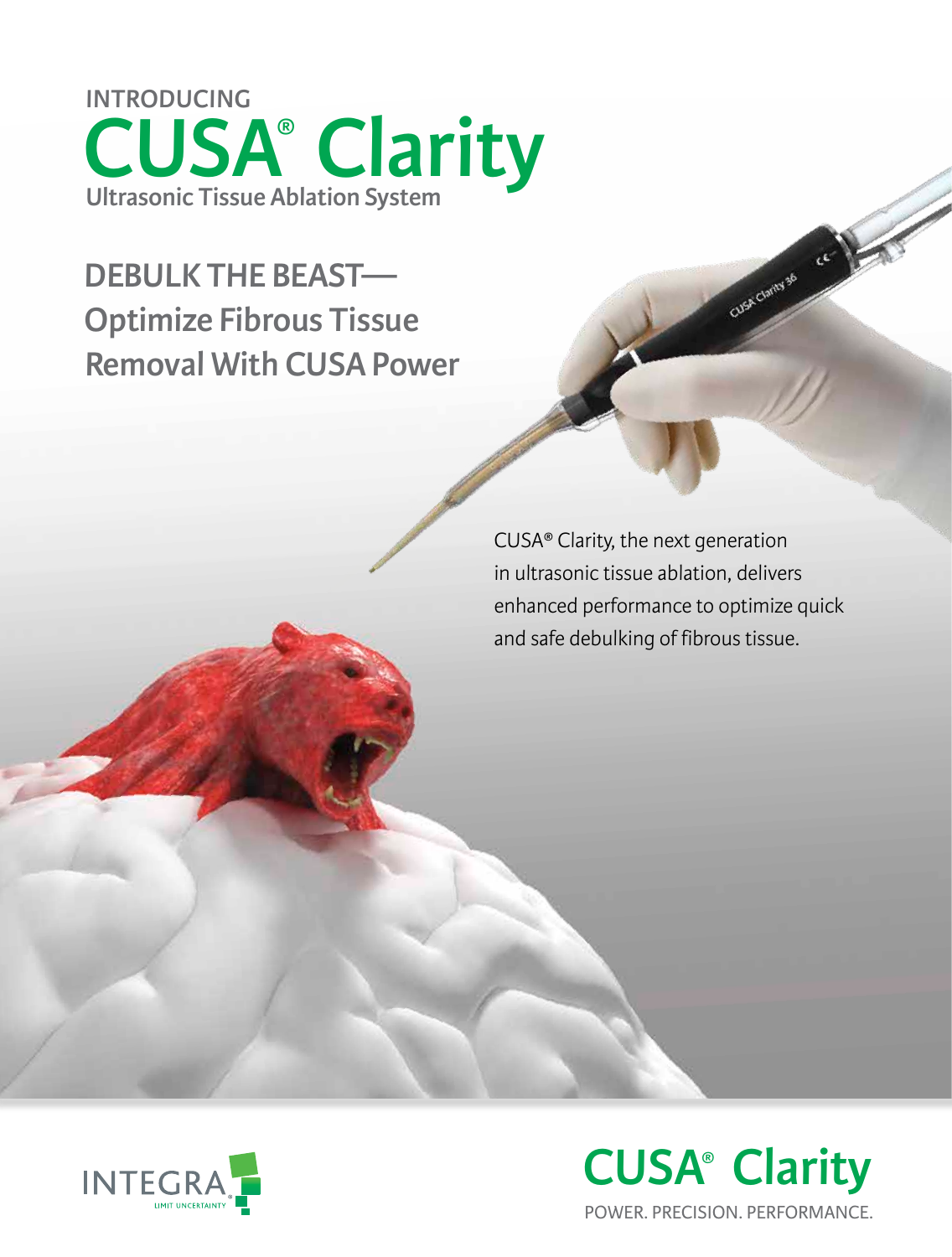# Integra—the leader<sup>2</sup> in ultrasonic tissue ablation—delivers the next **generation in fast, safe fibrous tissue performance**

## **Enhanced Debulking Efficiency with CUSA® Tough Tissue Technology**

**Tough Tissue Tip:** Tough Tissue Tip with ShearTip™ Technology powers through fibrous tissue via intersecting waves of ultrasonic energy without sharp cutting edges

**Secure Suction:** Maintains continuous tissue-tip contact for efficient debulking

**Precision Handpiece:** Designed to enhance safety and control, the precision handpiece's high frequency vibration localizes effect, reducing collateral damage

 $0.54$ Carby 36

**Adaptive Power:** Adjusts power to optimize performance in tough tissue

Concession of the local division in

Precision handpiece designed for safety and comfort

## **Efficiency in the OR**

- Streamlined setup, so the CUSA**®** Clarity System is ready when you are
- Consistent ultrasonic performance and equipment uptime with IntegraLink™ Protection Plus

<sup>1</sup>Compared to CUSA® Excel. Data on file. 2 Data on file.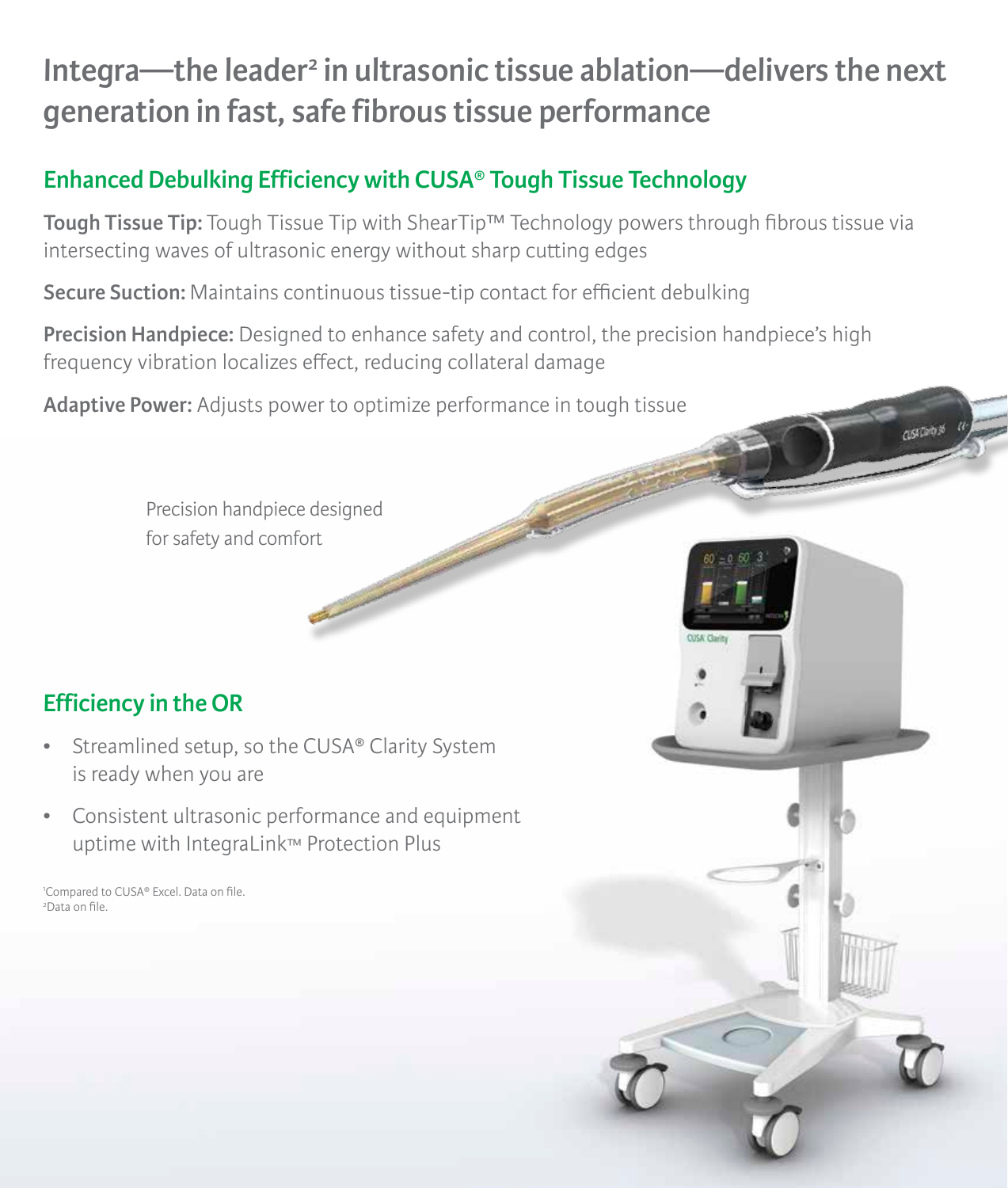# **Powered by Tough Tissue Technology CUSA® Clarity System**

Debulk fibrous tissue quickly and safely with CUSA® **Tough Tissue Technology**. Only CUSA® combines 4 components into one integrated system to provide the power and precision you need to maximize surgical performance.

# The CUSA® Clarity System provides agreater than 50% increase in fibrous tissue removal rate.<sup>1</sup>